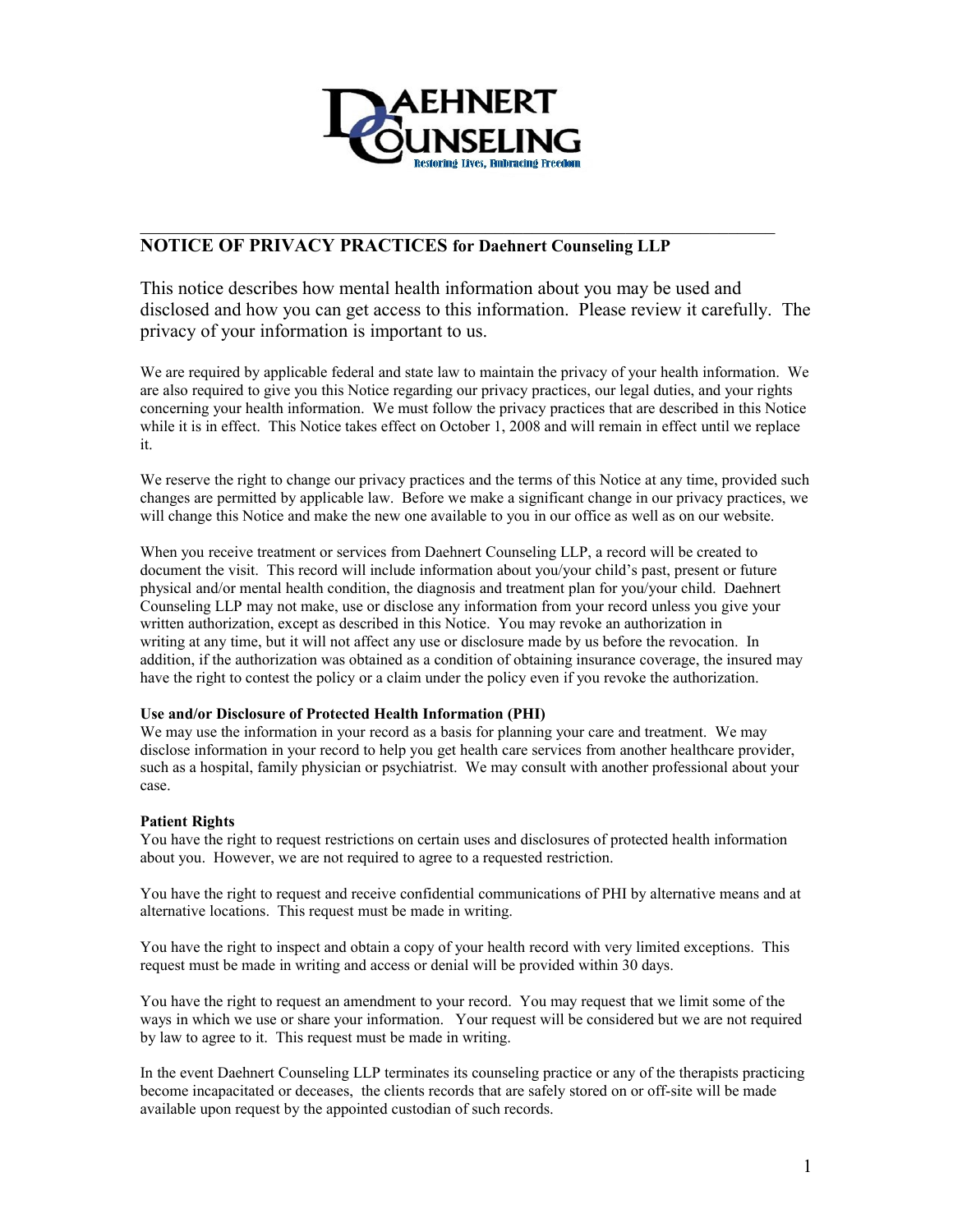You have the right to receive an accounting of certain disclosures made by us. On your written request, we will discuss with you the details of the accounting process.

You have the right to receive a copy of this Notice.

## **Uses and Disclosures Required/Allowed Without Your Permission**

We may disclose your PHI without your permission. We will use professional judgment before so doing and will only do so to the extent that the use or disclosure is required by law.

- If we believe that you or your child has been a victim of child abuse or neglect.
- If we believe you or others are in imminent danger, we will disclose to medical or law enforcement
- We may disclose your PHI in criminal or civil proceedings if a court or judge has issued an order or subpoena that requires us to do so.
- We may use your information to remind you about scheduled appointments.

#### **Complaint Process**

You the right to complain to Daehnert Counseling LLP about our privacy practices at 214-509-7149 with respect to the privacy of your health information. You have the right to complain to the Secretary of the Department of Health and Human Services at 1-800-369-1019 about our privacy practices. You will not face retaliation from us for making such complaints. Should you wish to file a complaint against a licensee, you may contact the Texas State Board of Examiners of Professional Counseling at: Complaints Management and Investigative Section/P.O. Box 141369/Austin, Texas 78714-1369 or by calling 1-800- 942-5540.